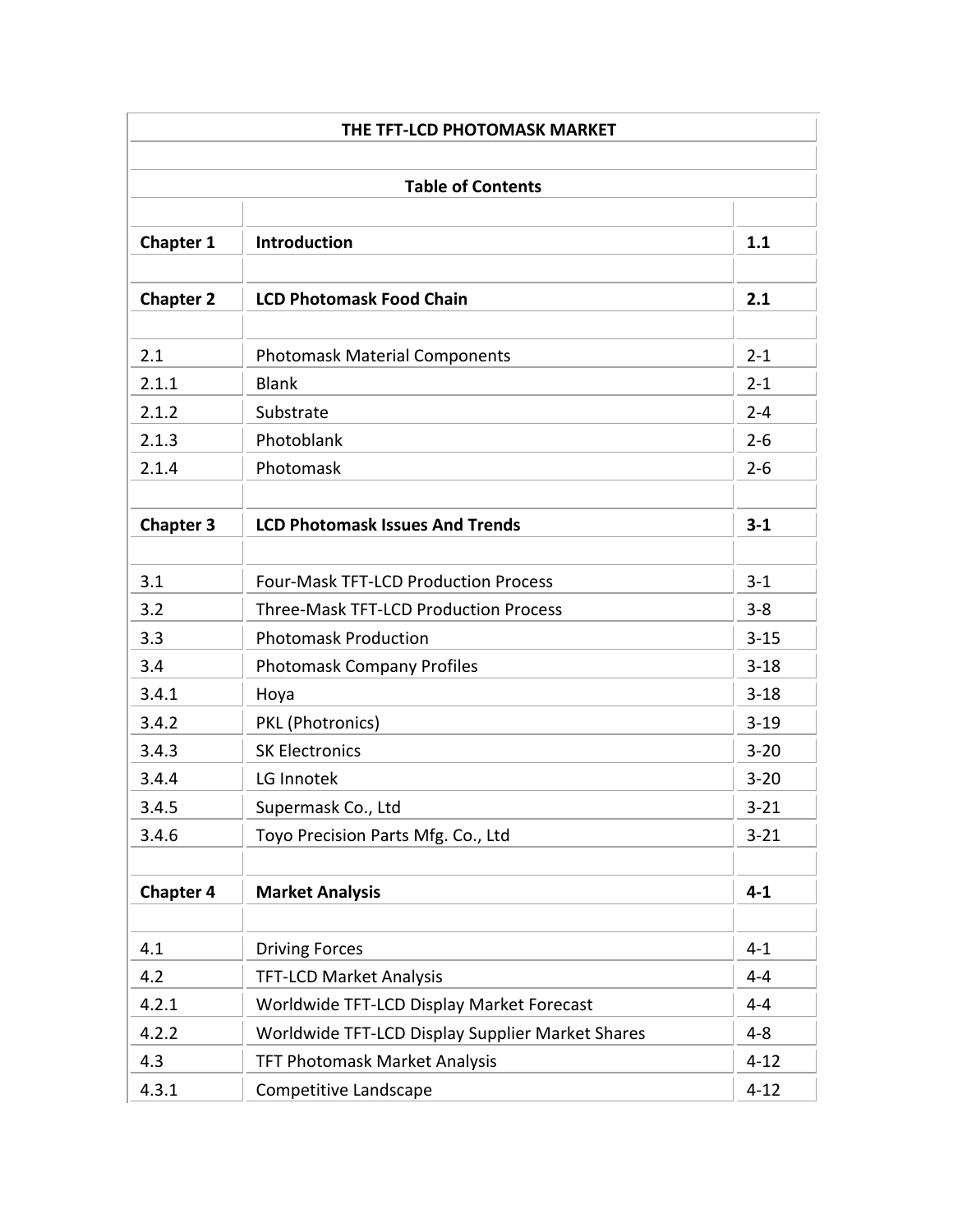| 4.3.2 | <b>Photomask Pricing</b>                                | $4 - 17$ |  |  |  |
|-------|---------------------------------------------------------|----------|--|--|--|
| 4.3.3 | Worldwide TFT Photomask Market Forecast                 | $4 - 17$ |  |  |  |
| 4.3.4 | Worldwide TFT Photomask Supplier Market Shares          | $4 - 29$ |  |  |  |
|       |                                                         |          |  |  |  |
|       | <b>List of Tables</b>                                   |          |  |  |  |
|       |                                                         |          |  |  |  |
| 2.1   | <b>Blank Size By LCD Generation</b>                     | $2 - 3$  |  |  |  |
| 3.1   | Specifications For Standard And GTM Masks               | $3 - 10$ |  |  |  |
| 4.1   | Worldwide LCD Display Market Forecast                   | $4 - 5$  |  |  |  |
| 4.2   | Major LCD Panel Makers Market Shares                    | $4 - 9$  |  |  |  |
| 4.3   | Major LCD LTPS Panel Makers Capacity                    | $4 - 10$ |  |  |  |
| 4.4   | <b>Forecast Of Capacity Additions by Technology</b>     | $4 - 12$ |  |  |  |
| 4.5   | <b>Forecast Of Capacity Additions by Generation</b>     | $4 - 13$ |  |  |  |
| 4.6   | <b>Current Pricing Of Photomask Sets By Generation</b>  | $4 - 18$ |  |  |  |
| 4.7   | Forecast Of Photomask Area Per TFT Generation           | $4 - 23$ |  |  |  |
| 4.8   | Forecast Of Photomask Unit Shipments Per TFT Generation | $4 - 25$ |  |  |  |
| 4.9   | Forecast Of Photomask Revenues Per TFT Generation       | $4 - 27$ |  |  |  |
| 4.10  | Worldwide TFT Photomask Market Shares                   | $4 - 30$ |  |  |  |
|       |                                                         |          |  |  |  |
|       | <b>List of Figures</b>                                  |          |  |  |  |
|       |                                                         |          |  |  |  |
| 2.1   | <b>Mask Blank Polishing Process</b>                     | $2 - 5$  |  |  |  |
| 2.2   | <b>Photoblank Sputtering Process</b>                    | $2 - 7$  |  |  |  |
| 2.3   | <b>Photomask Pattern Generation Process</b>             | $2 - 9$  |  |  |  |
| 3.1   | History Of Photo Mask Step Reduction                    | $3 - 3$  |  |  |  |
| 3.2   | <b>TFT Structure</b>                                    | $3 - 4$  |  |  |  |
| 3.3   | <b>LCD Production Process</b>                           | $3 - 5$  |  |  |  |
| 3.4   | Multi-tone Photomask                                    | $3 - 10$ |  |  |  |
| 3.5   | FPD Slit Mask                                           | $3 - 12$ |  |  |  |
| 3.6   | FPD TM/GTM Mask                                         | $3 - 14$ |  |  |  |
| 3.7   | Process Flow In An LCD Photomask Fabrication Process    | $3 - 16$ |  |  |  |
| 4.1   | Worldwide Large Panel Display Market Forecast           | $4 - 6$  |  |  |  |
| 4.2   | TFT and Color Filter Mask Participants                  | $4 - 16$ |  |  |  |
| 4.3   | <b>Current Pricing Of Photomask Sets By Generation</b>  | $4 - 19$ |  |  |  |
| 4.4   | Forecast Of Photomask Area Per TFT Generation           | $4 - 24$ |  |  |  |

[Type text]